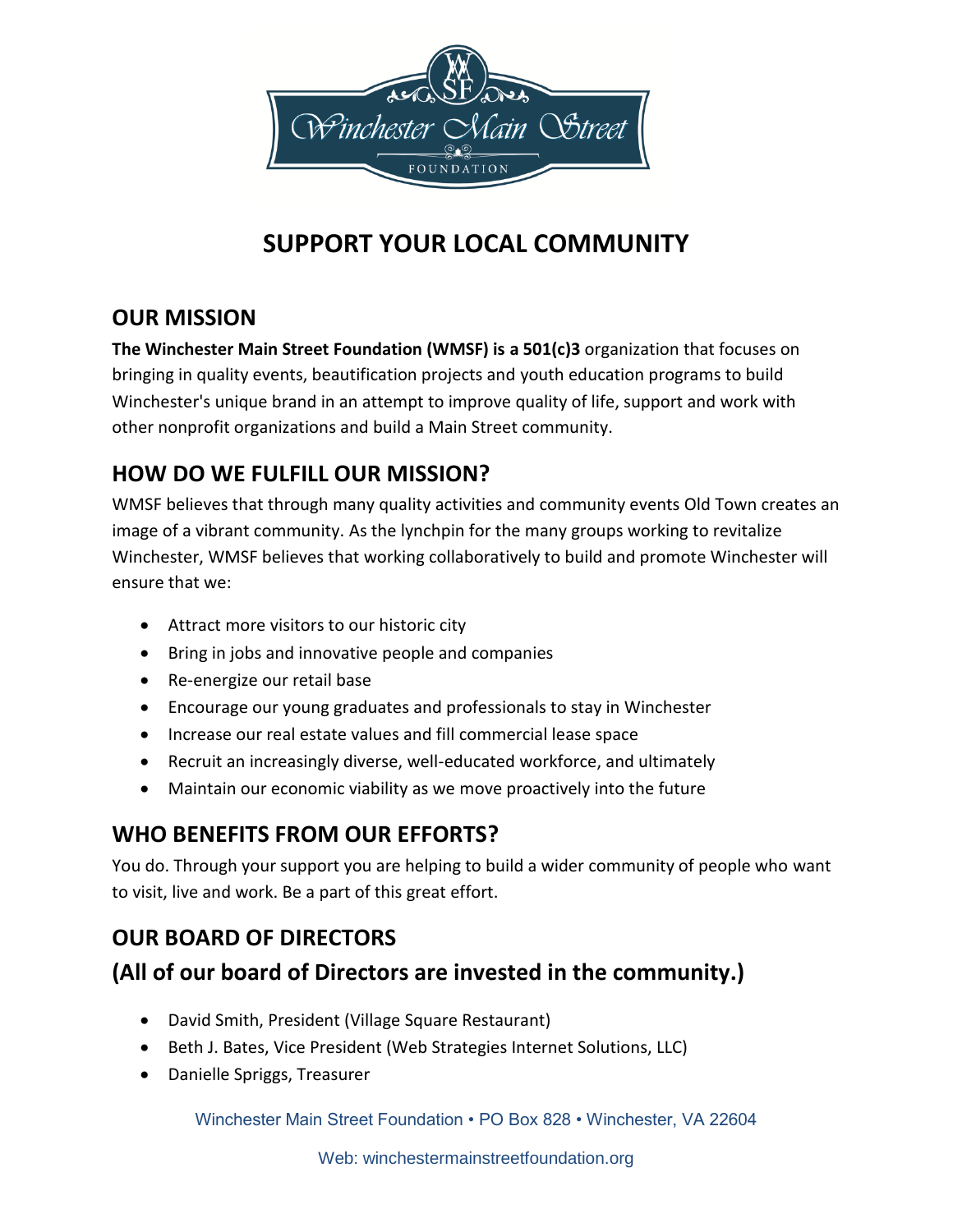

- Joel Richardson, Secretary
- Kimberly Sowers, Board Member
- Karen Helm, Board Member
- Patrick Rodgers, Board Member
- Michael Faison, Board Member

### **WHAT DO WE DO FOR THE COMMUNITY?**

WMSF organizes community events and programs to showcase and benefit the vibrant main street we call Old Town Winchester.

## **WINCHESTER RESTAURANT WEEK (February)**

Restaurant Week presented by the Winchester Main Street Foundation and Web Strategies Internet Solutions, LLC. This event has been a great success, bringing hundreds of residents and visitors to Winchester to experience a wonderful dining experience amongst some of our finest restaurants. We seek your support to help bring this wonderful event to Winchester. Your support is greatly needed to help offset cost and materials. Be a part of what is becoming a staple and a tradition.



Statistics: 1500+ people over one week

### **CELEBRACION of WINCHESTER (September)**

Exciting things are happening in Winchester and we invite you to be a part of it. The Celebración of Winchester will again be held on the Old Town Mall celebrating



and educating our area about Hispanic Heritage Month. Celebracion of Winchester will take place between Sept. 15 and Oct. 15 (Hispanic Heritage Month)! Bring the family and enjoy our outdoor festival with food vendors, face painting, traditional dances from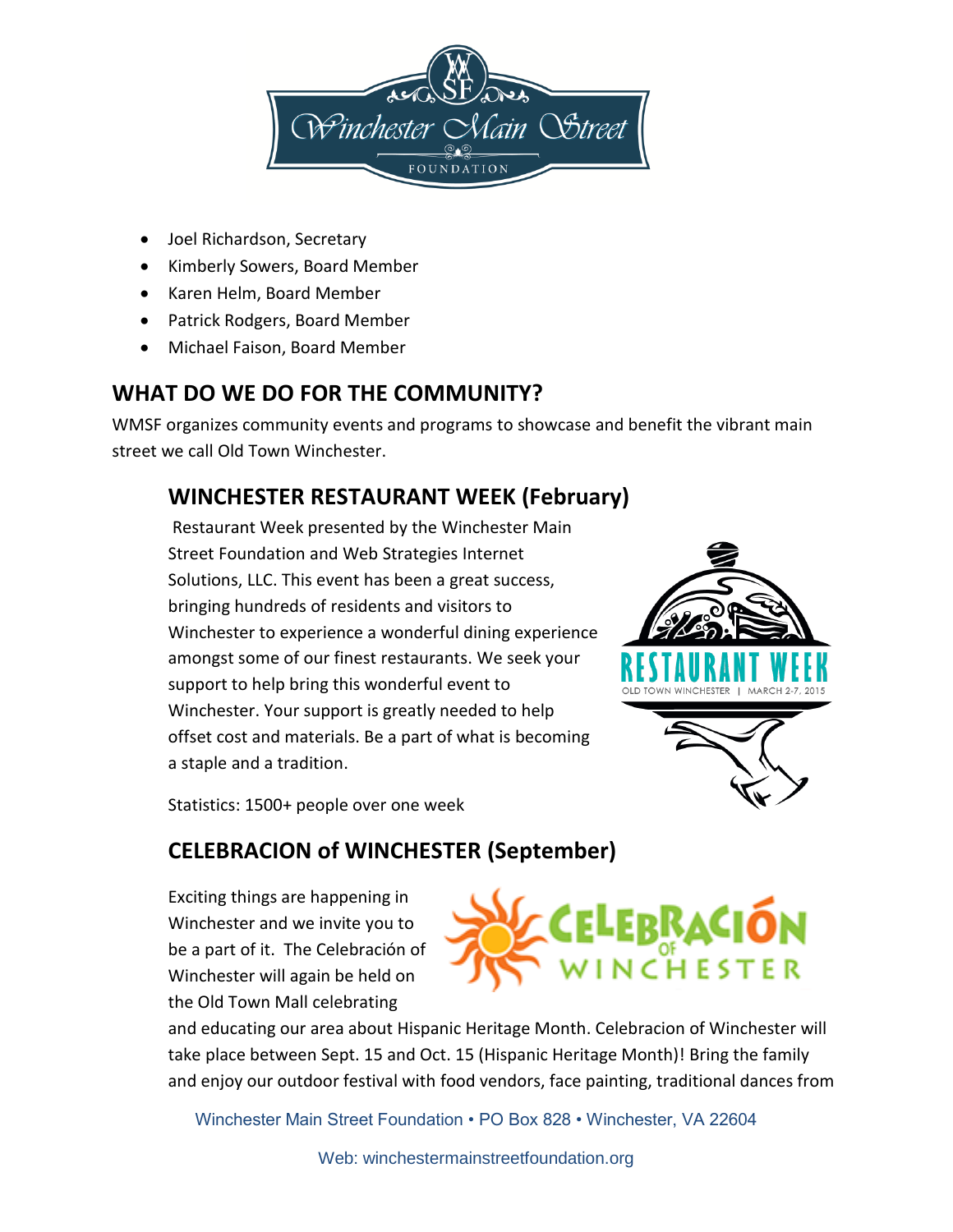

various countries, Latin music throughout the day, and impromptu Latin dancing lessons for anyone interested. All of this is free to the public! This event has brought over a thousand people of all walks of life to Winchester.

Statistics: 1,200+ in one day

# **RALLY in the ALLEY (April)**

The Winchester Main Street hosts the "Rally in the Alley" event in April. Rally in the Alley is a community block-party style event that is held on a portion of Indian Alley and some of the adjoining parking lots. This event is free to the public.

- Live music from local bands.
- Local artists and craft vendors.
- A food court featuring offerings from Old Town Winchester restaurants.

Statistics: 1000+ in one day

## **FIRST FRIDAYS (Monthly)**

First Fridays is a time at the beginning of each month, where the community comes alive in Old Town to support the local businesses. It is a time where they can listen to great music, enjoy wonderful food from local restaurants, shop and support local businesses, as well as see great art displayed throughout.

Winchester Main Street Foundation (WMSF) brings back the festive atmosphere of First Fridays! Together and individually we have brought and continue to bring events to Old Town. We have made it our mission to bring life back to the events that worked and just fizzled out due to the lack of commitment. We are invested and committed to Old Town.



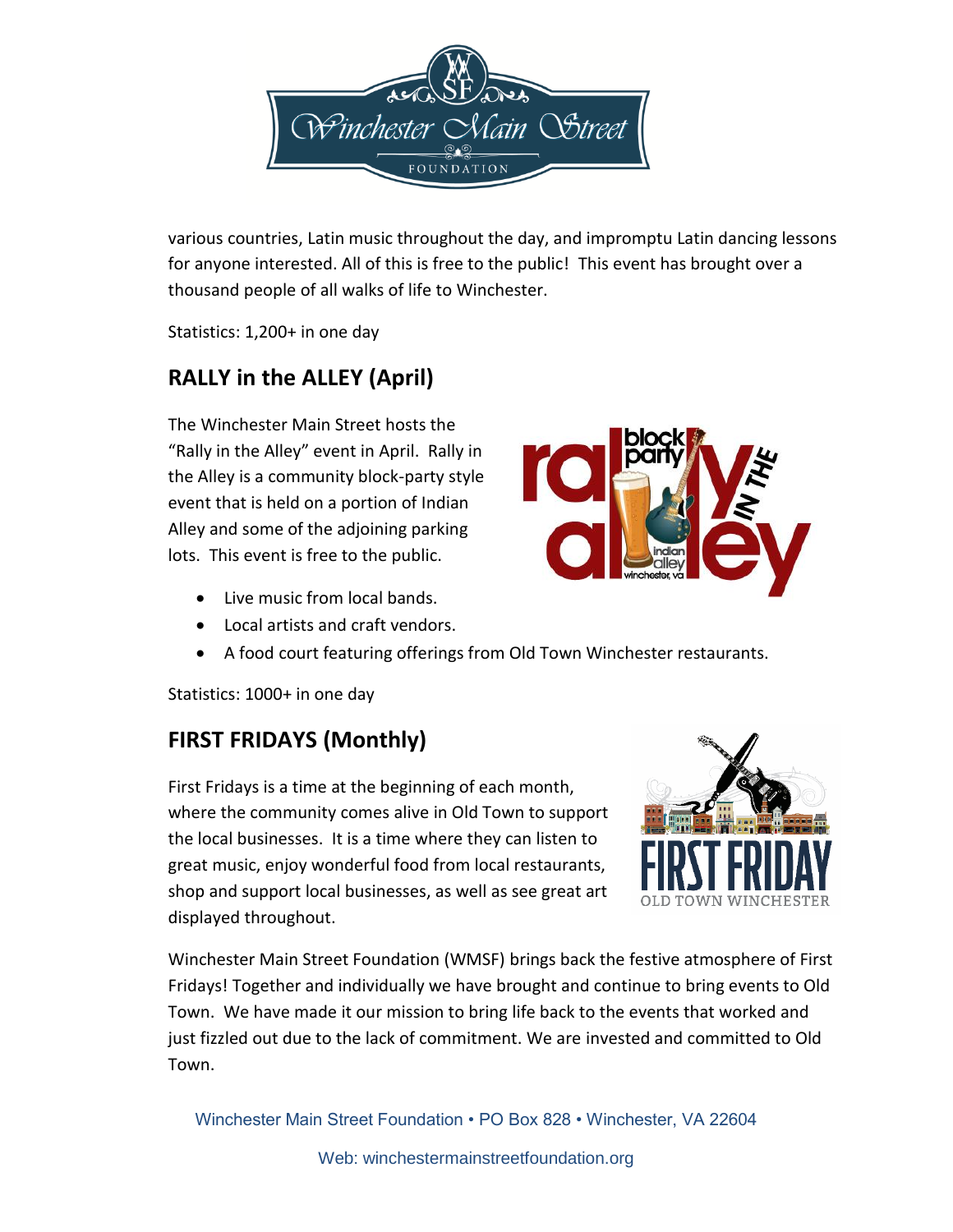

We will have musicians and artist, displaying art and playing music throughout the mall for the next 12 months, on First Fridays. During inclement weather, the same festive atmosphere will be inside participating establishments. Businesses will also be offering extended hours and discounts to patrons as well.

### **EVENT SPONSORSHIP OPPORTUNTIES**

We seek your support, to help continue these wonderful events in Old Town. Your support is greatly needed to help offset cost and materials. Be a part of what is becoming a tradition in Old Town.

Below please find the sponsorship options that are available for each of these Winchester Main Street Foundation Events. This includes two "event season" sponsorship options that enable your business to be represented at all of the Winchester Main Street Foundation events throughout the year. Thank you for your consideration.

#### **Event Season Sponsorship – Title Level \$4,000.00**

This is a unique sponsorship opportunity that allows your business to have naming rights to a specific Winchester Main Street Foundation event as well as an extended marketing presence at each of the other events throughout the year.

Title Event Sponsorship Benefits (Limit 1 per event) : These benefits are associated to a specific event of your choosing:

- Naming rights for event. Example: "First Fridays sponsored by Your Company"
- Mentions as Title Sponsor in Press Releases
- Prominent placement of company logo on event marketing collateral (such as rack cards, posters, banners, etc).

Extended Sponsorship Benefits: These benefits are associated with all of the Winchester Main Street Events and are included as part of the Event Season Sponsorship.

- Twelve months of continued marketing for ALL events including:
	- o Online marketing: Facebook, Twitter, event websites
	- o Logo on print collateral such as rack cards, posters, banners, etc.
- Complimentary 10x10 booth space at applicable events
- VIP benefits at each event

Winchester Main Street Foundation • PO Box 828 • Winchester, VA 22604

Web: winchestermainstreetfoundation.org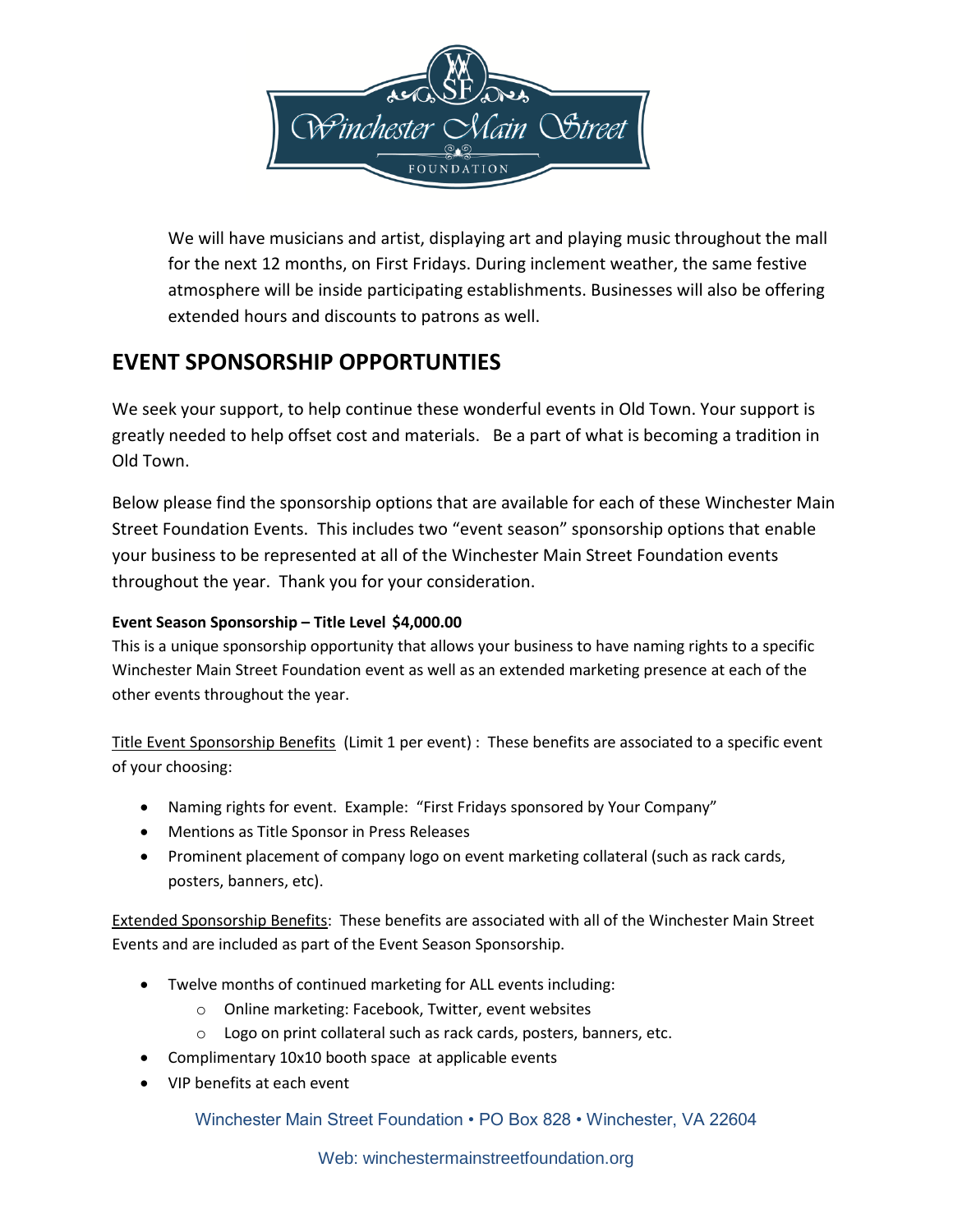

Logo and link on Winchester Main Street Foundation website as a supporter

#### **Event Season Sponsorship – Standard Level \$3,000.00 (Unlimited)**

Sponsorship Benefits: These benefits are associated with all of the Winchester Main Street Foundation events and are included as part of the Event Season Sponsorship.

- Twelve months of continued marketing for ALL Winchester Main Street Foundation events including:
	- o Online marketing: Facebook, Twitter, event websites
	- o Logo on print collateral such as rack cards, posters, banners, etc.
- Complimentary 10x10 booth space at applicable events
- VIP benefits at each event
- Logo and link on Winchester Main Street Foundation website as a supporter

#### **Single-event Sponsorship - \$1,500 (Limit 1 per event)**

Sponsorship Benefits: These benefits are associated with a single Winchester Main Street Foundation Event of our choice.

- Mentions as sponsor in Press Releases
- Prominent placement of company logo on event marketing collateral specific to one event (such as rack cards, posters, banners, etc).
- Online Marketing: Facebook, Twitter, event website
- VIP benefits event if applicable.
- Logo and link on Winchester Main Street Foundation website as a supporter

#### **Supporter - \$500.00 (Unlimited)**

Sponsorship Benefits:

- Quarterly Mentions on Facebook and Twitter
- Twelve Month Display of Logo and Link on Winchester Main Street Foundation as a Supporter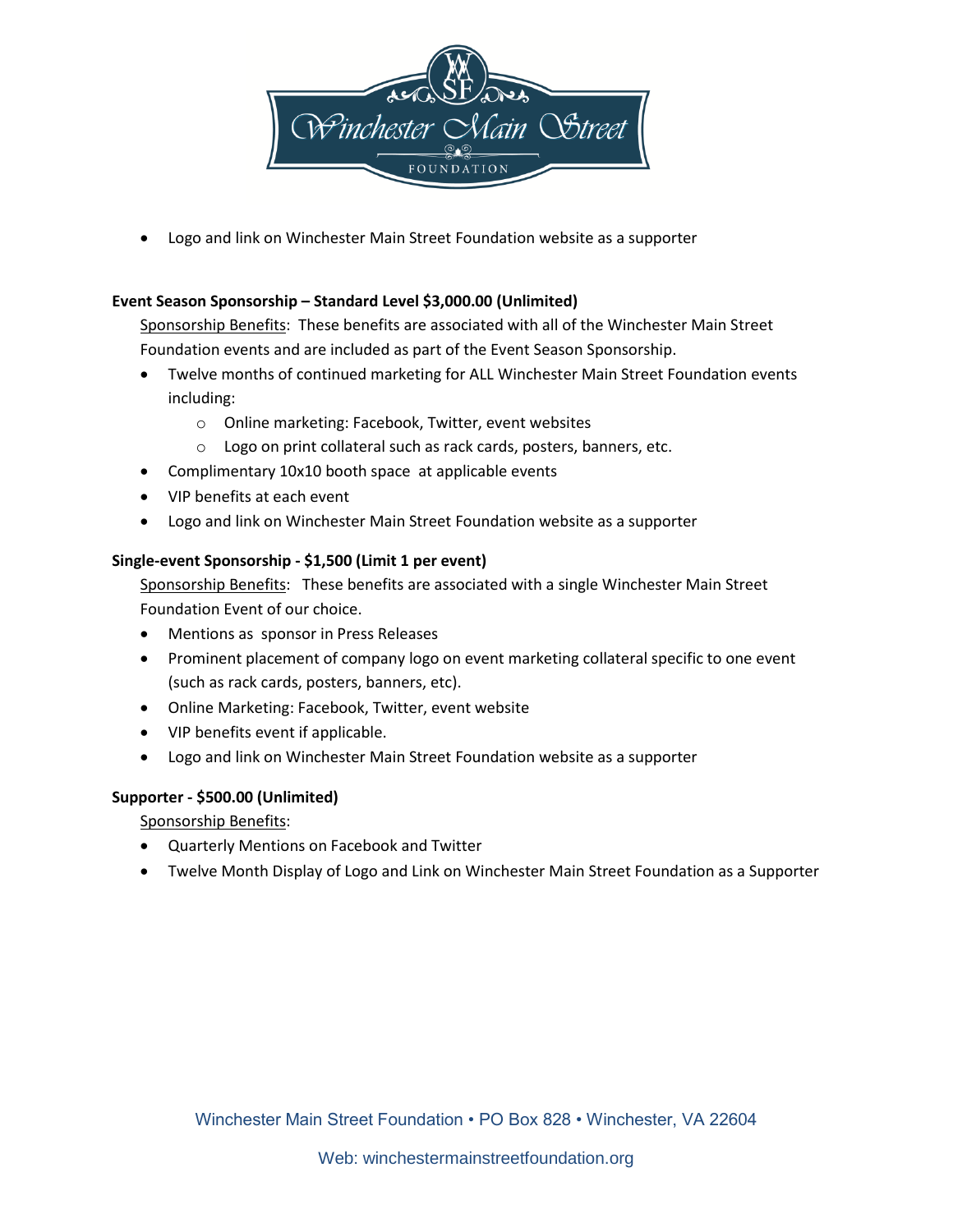

### **Please complete the following information:**

#### **Sponsorship Selection – Please choose your sponsorship**

#### **Event Season Sponsorship – Title Level - \$4,000.00**

Please select which Winchester Main Street Foundation Event you wish to be the Title Sponsor of:

WINCHESTER RESTAURANT WEEK

**CELEBRACION of WINCHESTER** 

RALLY in the ALLEY

**FIRST FRIDAYS** 

**Event Season Sponsorship – Standard Level \$3,000.00**

#### **Single-event Sponsorship - \$1,500**

Please select which Winchester Main Street Foundation Event you wish to be the Single-Event Sponsor of:

WINCHESTER RESTAURANT WEEK **CELEBRACION of WINCHESTER** RALLY in the ALLEY **FIRST FRIDAYS** 

**Supporter: \$500.00 (Unlimited)**

#### **Company Profile**

| Contact Person: _________________________________                                                  |
|----------------------------------------------------------------------------------------------------|
|                                                                                                    |
|                                                                                                    |
|                                                                                                    |
| Date:<br>the control of the control of the control of the control of the control of the control of |